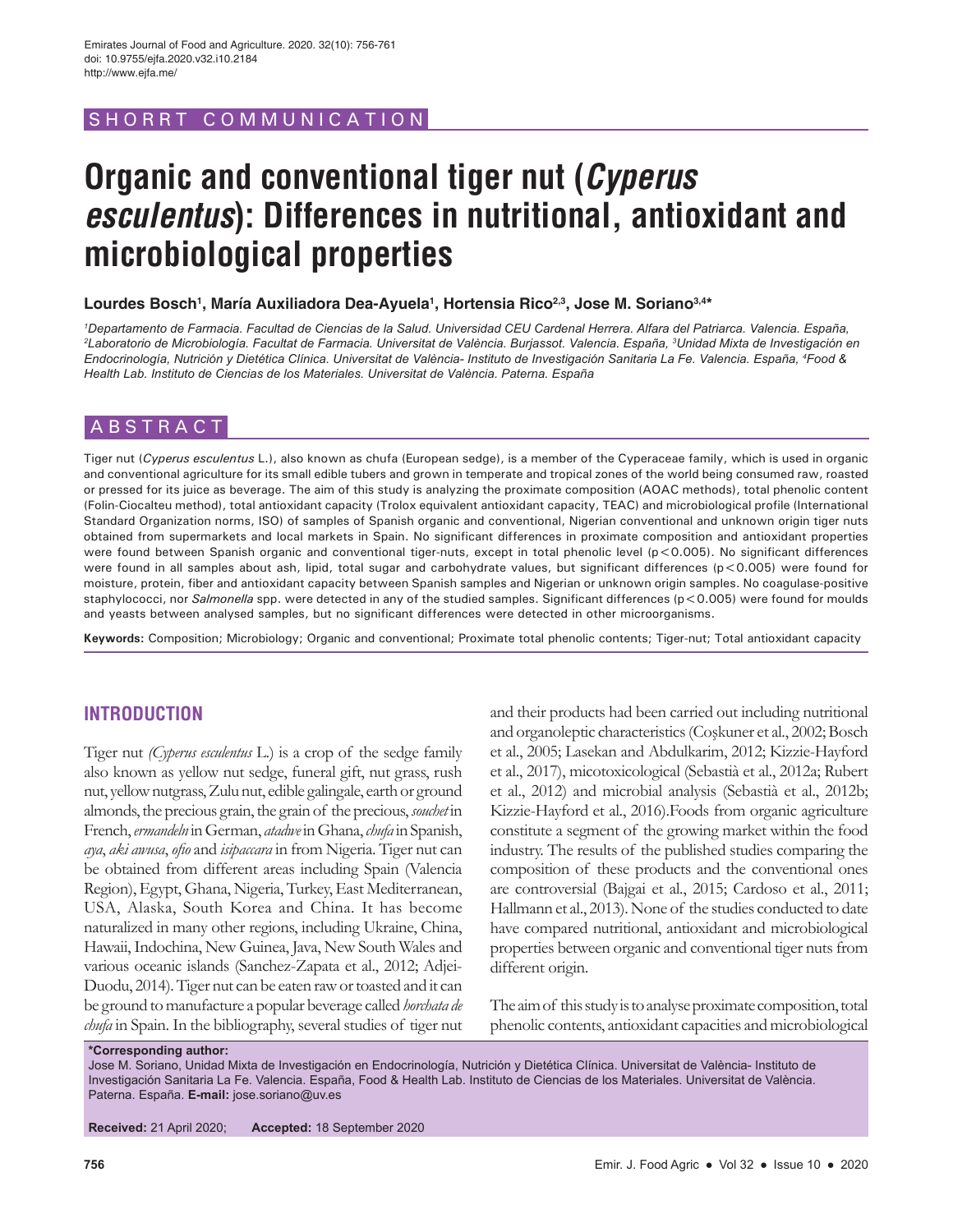profiles of Spanish and Nigerian conventional, Spanish organic and unknown origin tiger nuts.

## **MATERIALS AND METHODS**

## **Samples and sampling procedure**

Samples of Spanish organic (n=30) and conventional  $(n=30)$ , Nigerian conventional  $(n=30)$  and unknown origin (n=30) tiger nuts were collected in aseptically in sterile bottles (VWR International Eurolab, Barcelona, Spain) from supermarkets and local markets in Spain. Immediately after collection, samples were chilled to 4ºC and transported to the laboratory for analysis. The microbiological analysis was done on the same day.

### **Proximate composition, total phenolic content and total antioxidant capacity**

Moisture, ash, lipid, protein, total sugar, carbohydrate and fibre were determined by AOAC methods (AOAC, 1997). Total phenolic content was determined according to the adapted Folin-Ciocalteu method and total antioxidant capacity was evaluated according to the Trolox equivalent antioxidant capacity (TEAC) assay (Zielinski and Kozlowska, 2000). Each assay was carried out in triplicate.

#### **Microbiological analysis**

Samples (25 g) were weighed into sterile stomacher bags, homogenized in a Stomacher (Classic, IUL, Barcelona, Spain) and diluted with 225 mL buffered peptone water (BPW) (Oxoid, Unipath, Hampshire, UK). The homogenate from the sample preparation was used for the plating and incubation procedures. Four 10-fold dilutions were made with each sample, 1 mL of each step was inoculated in duplicate plate count agar (PCA) standard (Oxoid) at 30ºC for 72 hours, according to the ISO 4833:2003, to determine the number of mesophilic aerobic plate counts (APC). *Enterobacteriaceae,* faecal coliforms, *Escherichia coli,* coagulase positive staphylococci, spores of *Clostridium, Salmonella* spp., *Shigella* spp., *Yersinia enterocolitica* and *Listeria monocytogenes* were carried out according to the ISO 21528-2:2004, ISO 9308-1:2000, ISO 16649- 2:2002, ISO 6888–1:1999/Amd 1:2003, ISO 15213:2003, ISO 6579:2002, ISO 21567:2004, ISO 10273:2017 and ISO 11290-1:1996, respectively, methods. Furthermore, moulds and yeasts were determined, according to ISO 21527-1:2008 Some colonies isolated are shown in Figure 1.

## **Statistical analysis**

Statistical analysis for comparison of origin was carried out with two-tailed paired t test (P-value). Quantified microorganisms expressed as colony-forming unit/g (CFU/g) were converted to decimal logs. Quantified parameters were treated by the Student's t-test to determine whether tiger nuts studied according to their origin differed significantly ( $p$ < 0.005). Data were analyzed using the Statistics Package for the Social Sciences (IBM SPSS Version 12.0 software).



**Fig 1.** Colonies of (A) faecal coliforms, (B) moulds, (C) yeasts, (D) *Yersinia enterocolitica*, (E) *Enterobacter cloacae*, (F) *Escherichia coli* and (G) *Klebsiella pneumoniae* (with mucous) and *Burkholderia cepacia*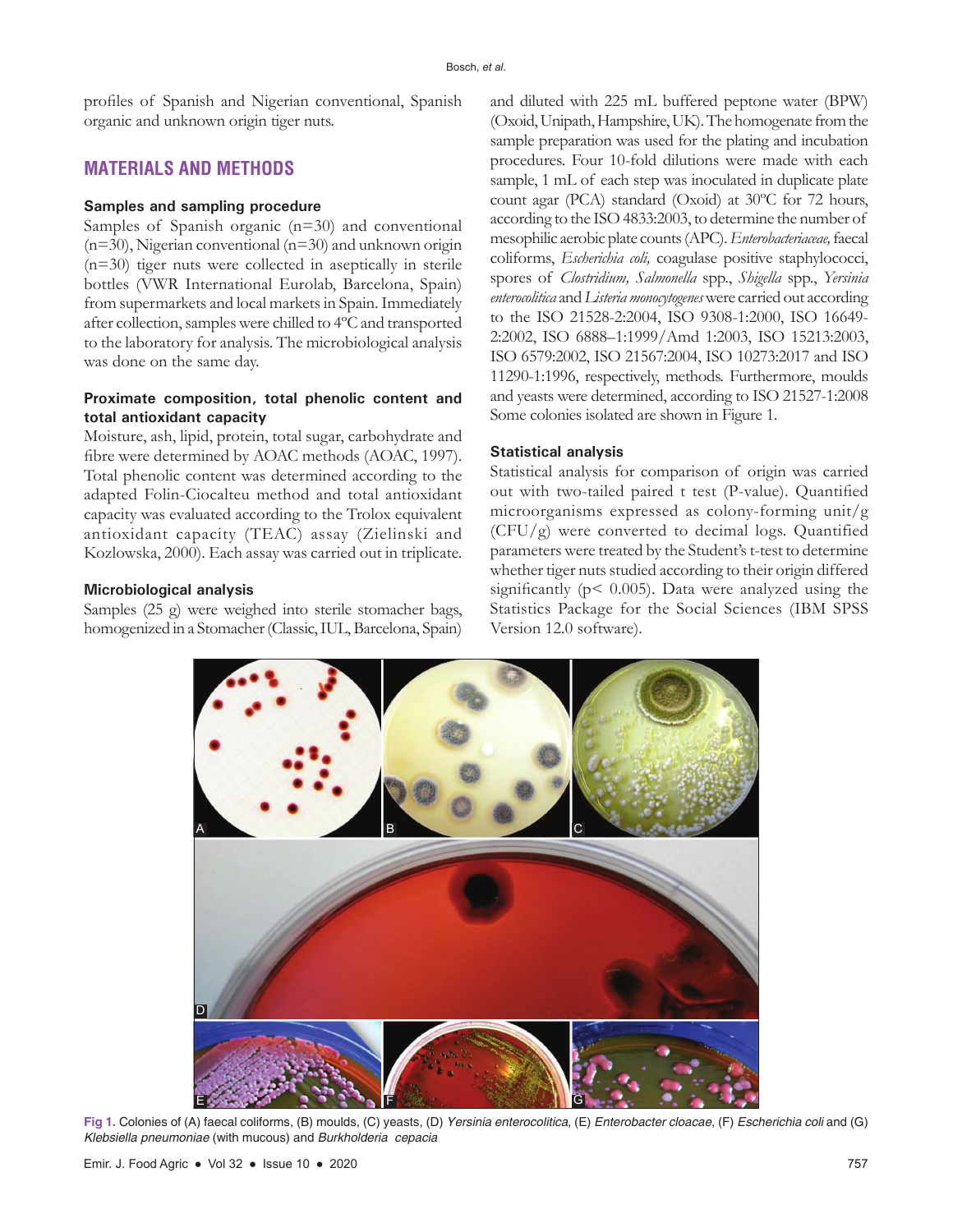# **RESULTS AND DISCUSSION**

No significant differences were found in our study in all samples (Table 1) about ash, lipid, total sugar, and carbohydrate values. For moisture, the highest value was detected in the Spanish organic tiger nuts (9.5%) (Table 1). The lipid content was 24.5-31.4% (Table 1). Our results demonstrated that the highest values of protein were found in Spanish tiger nut (8.5-8.9%). The highest value of fibre was found in Spanish tiger nut (8.8-9.0%) (Table 1). No significant differences were found in values of proximate composition and antioxidant properties between Spanish organic and conventional tiger nuts, except in total phenolic level  $(p<0.005)$  (Table 1). Furthermore, significant differences (p<0.005) were found for TEAC between Spanish organic tiger nut and Nigerian conventional and unknown origin tiger nut. Both latter had significant differences (p<0.005) in comparison with Spanish conventional tiger nut. Tables 2 and 3 show the microbial profile in the studied tiger nuts. No coagulase-positive staphylococci, nor *Salmonella* spp., were detected in any of the studied samples. Significant differences (p<0.005) were found for moulds and yeasts between Spanish organic tiger nut and Nigerian conventional and unknown origin tiger nut. Both latter had significant differences (p<0.005) in comparison with Spanish conventional tiger nut. No significant differences were found in our study (Table 2) in other analysed microorganisms.

Adel et al. (2015) analysed brown variety tiger nut tubers from local market in Fayoum province (Egypt) and observed that the proximate composition was 7.30, 2.64, 22.14, 4.33, 15.47 and 48.12 % for moisture, ash, lipid, protein, fibre and carbohydrate, respectively. Adjei-Duodu (2014) studied three varieties of tiger nuts selected from Ghana (black and brown), Cameroon (yellow) and UK market (Spain) (brown) and detected that the proximate composition was 7.7-32.2, 1.6-2.1, 20.9-36.6, 3.3-6.7, 19.2, 31.2-62.9 and 50.5-82.1% for moisture, ash, lipid, protein, fibre, total sugar and carbohydrate, respectively. Kizzie-

**Table 1: Proximate composition, total phenolic contents and antioxidant capacities of studied tiger-nut** 

| <b>Parameter</b>                               | <b>Origin</b>                 |                              |                            |                            |
|------------------------------------------------|-------------------------------|------------------------------|----------------------------|----------------------------|
|                                                | A                             | в                            | C                          | D                          |
| Moisture $(g/100 g)$                           | $9.5 \pm 1.0^{b,c}$           | $8.5 \pm 2.0$                | $7.4 \pm 1.1$ <sup>b</sup> | $7.1 \pm 1.0$ <sup>c</sup> |
| Ash $(g/100 g)$                                | $1.8 + 0.1$                   | $1.9 + 0.2$                  | $1.7 + 0.2$                | $1.7 + 0.3$                |
| Lipid $(g/100 g)$                              | $29.7 + 5.9$                  | $31.4 \pm 6.5$               | $24.5 + 3.8$               | $29.5 + 4.5$               |
| Protein $(q/100 q)$                            | $8.5 \pm 0.9^{b,c}$           | $8.9 \pm 1.1$ <sup>d,e</sup> | $5.1 \pm 0.9^{b,d}$        | $5.8 + 0.7$ <sub>c,e</sub> |
| Total sugar $(g/100 g)$                        | $15.6 \pm 0.7$                | $15.3 + 0.9$                 | $15.4 \pm 1.8$             | $13.8 + 0.7$               |
| Carbohydrate (g/100 g)                         | $44.1 \pm 0.6$                | $43.2 \pm 0.7$               | $40.8 \pm 0.7$             | $38.7 \pm 1.8$             |
| Fiber $(q/100 q)$                              | $8.8 \pm 0.5^{b,c}$           | $9.0 + 0.7$ <sup>e</sup>     | $7.8 \pm 0.9^{\circ}$      | $6.9 + 1.1$ <sup>c,e</sup> |
| Trolox equivalent antioxidant capacity (TEAC)* | $32.3.2 + 2.7$ <sup>b,c</sup> | $28.2 \pm 2.9$ d,e           | $20.1 \pm 1.6^{b,d}$       | $18.5 + 4.6$ <sub>ce</sub> |
| Total phenolic (TP) level**                    | $2015.0 \pm 68.5^{a,b,c}$     | 1800.0±45.8 <sup>a,d,e</sup> | 1524.8±89.4 <sup>b,d</sup> | 1425.9±54.7 <sup>ce</sup>  |

A: Spanish organic tiger-nut; B: Spanish conventional tiger-nut; C: Nigerian conventional tiger nut; D: unknown origin. Data expressed as micromoles of Trolox equivalents per gram of tiger-nut; "Data expressed as mg gallic acid kg-1 of tiger-nut. ªp<0.005 for differences between Spanish organic and conventional tigernuts; <sup>b</sup>p<0.005 for differences between Spanish organic and Nigerian conventional tiger-nuts; °p<0.005 for differences between Spanish organic and unknown origin tiger-nuts; <sup>d</sup>p<0.005 for differences between Spanish conventional and Nigerian conventional tiger-nuts; <sup>e</sup>p<0.005 for differences between Spanish conventional and unknown origin tiger-nuts.

#### **Table 2: Quantified microbiological profile of studied tiger-nuts from different origins**

|                                  |                    |                     | <b>Origin</b>                |                     |                              |
|----------------------------------|--------------------|---------------------|------------------------------|---------------------|------------------------------|
|                                  |                    | A                   | B                            | $\mathbf{C}$        | D                            |
| Aerobic plate count              | Log cfu/g $\pm$ SD | $4.6 \pm 0.5$       | $4.9 \pm 1.2$                | $5.3 \pm 0.8$       | $5.8 + 0.8$                  |
|                                  | Incidence          | 30/30               | 30/30                        | 30/30               | 30/30                        |
| Enterobacteriaceae               | Log cfu/g $\pm$ SD | $2.8 + 1.1$         | $2.3 \pm 0.9$                | $3.8 \pm 1.2$       | $3.8 + 1.0$                  |
|                                  | Incidence          | 30/30               | 30/30                        | 30/30               | 30/30                        |
| Faecal coliforms                 | Log cfu/g $\pm$ SD | $1.3 + 0.2$         | $1.2 \pm 0.3$                | $1.9 + 0.2$         | $2.0 + 0.6$                  |
|                                  | Incidence          | 30/30               | 30/30                        | 30/30               | 30/30                        |
| Escherichia coli                 | Log cfu/g $\pm$ SD | $1.0 + 0.3$         | $1.0 + 0.3$                  | $1.4 \pm 0.1$       | $1.5 + 0.6$                  |
|                                  | Incidence          | 30/30               | 30/30                        | 30/30               | 30/30                        |
| Coagulase-positive staphylococci | Log cfu/g $\pm$ SD | nq                  | nq                           | nq                  | nq                           |
|                                  | Incidence          |                     | $\overline{\phantom{a}}$     |                     |                              |
| Sulphite-reducing Clostridium    | Log cfu/g $\pm$ SD | $1.2 + 0.1$         | $1.3 \pm 0.1$                | $1.5 + 0.1$         | $1.4 \pm 0.2$                |
|                                  | Incidence          | 30/30               | 30/30                        | 30/30               | 30/30                        |
| Moulds and yeasts                | Log cfu/g $\pm$ SD | $1.9 \pm 0.3^{b,c}$ | $1.5 \pm 0.2$ <sub>d,e</sub> | $2.8 \pm 0.4^{b,d}$ | $2.8 \pm 0.3$ <sub>c,e</sub> |
|                                  | Incidence          | 20/30               | 20/30                        | 29/30               | 30/30                        |

A: Spanish organic tiger-nut; B: Spanish conventional tiger-nut; C: Nigerian conventional tiger nut; D: unknown origin.nq: Not quantified <sup>b</sup>p<0.005 for differences between Spanish organic and Nigerian conventional tiger-nuts; °p<0.005 for differences between Spanish organic and unknown origin tiger-nuts; °p<0.005 for differences between Spanish conventional and Nigerian conventional tiger-nuts; °p<0.005 for differences between Spanish conventional and unknown origin tiger-nuts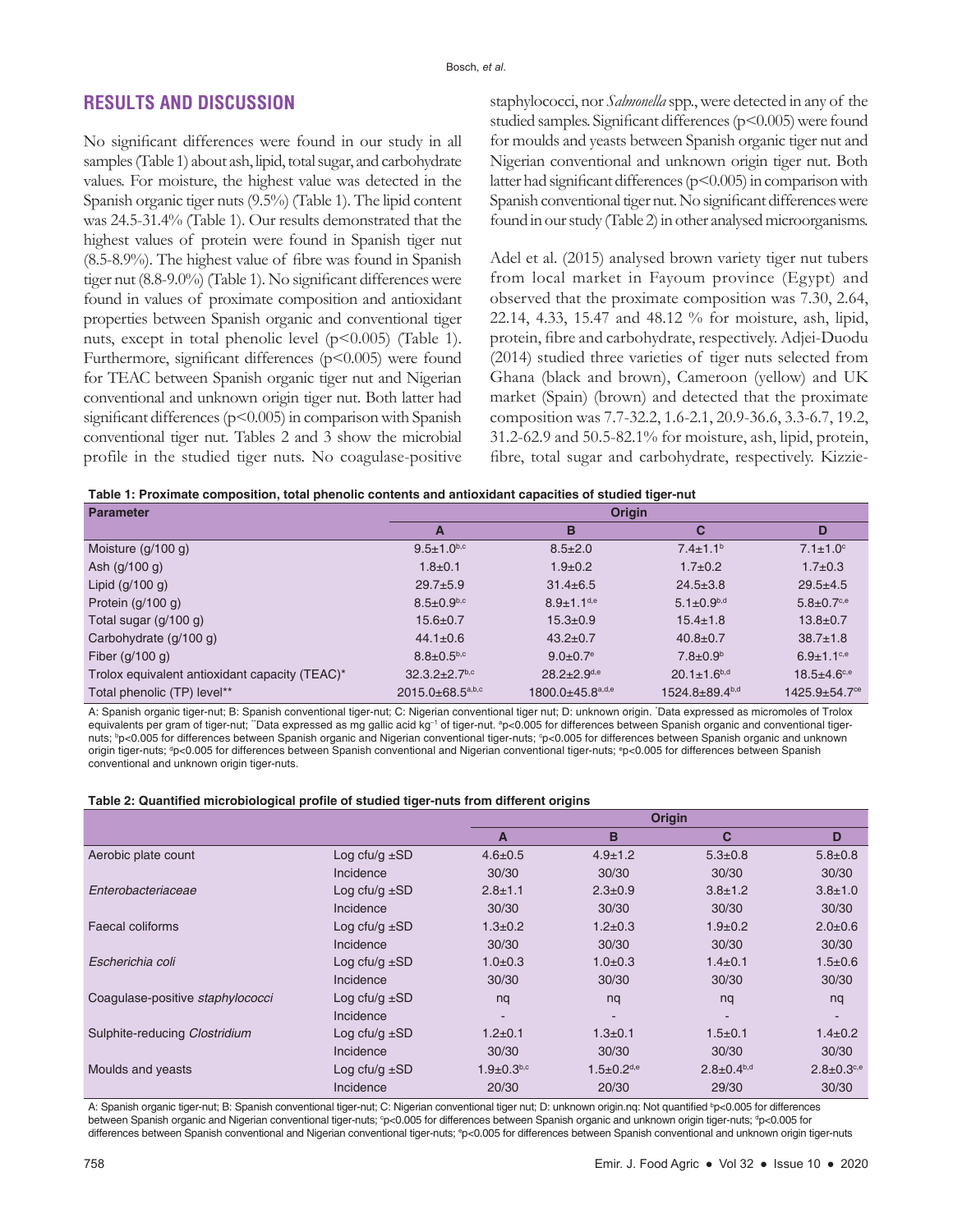| Table 3: Others microorganisms detected in studied tiger-nuts |  |  |
|---------------------------------------------------------------|--|--|
|---------------------------------------------------------------|--|--|

| <b>Parameter</b>            | Number of positive samples (%) out of thirty analyzed |          |           |          |
|-----------------------------|-------------------------------------------------------|----------|-----------|----------|
|                             | A                                                     | в        | C         | D        |
| Acinetobacter calcoaceticus | 25(83.3)                                              | 22(13.3) | nd        | nd       |
| Burkholderia cepacia        | 10(33.3)                                              | 8(26.6)  | nd        | nd       |
| Citrobacter freundii        | 8(26.6)                                               | 7(23.3)  | 14 (46.6) | 25(83.3) |
| Enterobacter cloacae        | 1(3.3)                                                | 1(3.3)   | 9(30.0)   | 20(66.6) |
| Klebsiella pneumoniae       | 2(6.6)                                                | 3(10.0)  | 15(50.0)  | 18(60.0) |
| Listeria monocytogenes      | nd                                                    | nd       | 1(3.3)    | 1(3.3)   |
| Providencia rustigianii     | 14 (46.6)                                             | 18(60.0) | nd        | nd       |
| Salmonella spp.             | nd                                                    | nd       | nd        | nd       |
| Shigella spp.               | nd                                                    | nd       | nd        | 1(3.3)   |
| Yersinia enterocolitica     | nd                                                    | nd       | 2(6.6)    | 3(10.0)  |

A: Spanish organic tiger-nut; B: Spanish conventional tiger-nut; C: Nigerian conventional tiger nut; D: unknown origin. nd: Not detected

Hayford et al. (2015) studied tiger nuts obtained from farmers in the Central Region of Ghana and observed that the proximate composition was 1.8, 21.1, 4.7, 24.6 and 48,1% dry mass of tiger nuts for ash, lipid, protein, total fibre and carbohydrate, respectively. Alegría-Torán and Farré-Rovira (2003) analysed Spanish tiger nuts and observed that the proximate composition was 7.1, 1.7, 26.1, 7.6, 11.9, 15.4 and 45.3% for moisture, ash, lipid, protein, total fibre, total sugar and carbohydrate, respectively. Ogunlade et al. (2015) analysed Nigerian dry tiger nuts and revealed that had 5.6, 12.2, 1.5, 1.6, 16.3 and 62.8% for ash, moisture, lipid, protein, total fibre and carbohydrate, respectively. Bado et al. (2015) studied three morphotypes of tiger nuts (yellow and big, yellow and small and black and big tubers) from Burkina Faso and obtained that the proximate composition was 4.99-5.19, 1.69-2.21, 24.9-28.9, 3.3-4.33, 30.54-33.21 and 64.73-69.21% for moisture, ash, lipid, protein, starch and carbohydrate, respectively.

For moisture, Morell and Barber (1983) and Frega et al. (1984) observed that values of moisture were 7.1-9.7 and 8%, respectively, in Spanish tiger nut; while Umerie et al. (1997) and Coşkuner et al. (2002) found lower values in moisture from Nigerian (3.6%) and Turkish (6.6-6.9%) tiger nuts, respectively. Usually, agricultural practices consist of collecting this tuber and removing of heavy particles by gravity. After this step, tiger nuts are pre-cleaned with water showers to eliminate the superficial dust and dried to preserve their quality during the storage. This last procedure will reduce their content of moisture. The ash content was 1.7-1.9% (Table 1). Our results are similar of the study of Temple (1988) and Temple et al. (1990). However, values reported by Umerie et al. (1997) and Addy and Eteshola (1984) on tiger nuts were significantly higher values (2.4 and 6.7%, respectively).

In Spanish tiger nuts, values for lipids were 23.0-28.3 and 23.1%, according to Morell and Barber (1983) and Frega et al. (1984), respectively, while Umerie et al. (1997) detected values of 29.7% in Nigerian tiger nuts. In Turkeyproducts, values were 23.5-25.3% (Coşkuner et al., 2002). For lipid, Linssen et al. (1988) compared chufa and olive oils and not only found strong similarities in their fatty acid profile (mainly represented by oleic) but also in the positional distribution structure of triglycerides.

In Spanish tiger nuts, values from protein were 8.2-9.2 and 2.0% in the study of Morell and Barber (1983) and Frega, et al. (1984), respectively, while Umerie et al. (1997) detected in Nigerian tiger nuts values of 2.7%. In Turkey products (Coşkuner et al., 2002), protein content was 4.2-6.2%. Ogunlade et al. (2015) indicated that the values observed in crude protein were lower when compared with those reported on tiger nut by Gambo and Da'u (2014), probably due to difference in variety. In the protein fraction, which represents the most limiting component in tiger nuts, the most abundant amino acid is the arginine, which is followed by aspartic and glutamic acids. On the contrary, the most limited amino acids are methionine, tryptophan, and valine. Mean values of tiger nut amino acids showed that these tubers were not a good source of protein, neither in content nor in composition of amino acids.

For fibre, in Spanish Tiger nuts, values from fibre were 9.8-11.0 and 8.1% in the study of Morell and Barber (1983) and Frega et al. (1984), respectively, while Umerie et al. (1997) detected values of 12.9% in Nigerian tiger nuts. In Turkey products, value for fibre was 8.7% (Coskuner et al., 2002). The starch content of chufa tubers decreases and the reducing sugar (inverted sugar) content increases during storage (Coşkuner et al., 2002). The carbohydrates of chufa tuber are composed, mainly, by starch and dietetic fibre (Temple et al., 1990).

Ogunlade et al. (2015) analysed Nigerian dry tiger nuts and revealed that had 825 micromole Gallic Acid Equivalent (GAE)/g for total phenolic contents. In fact, Parker et al. (2000) observed tiger nut having phenolic acids bound to cell walls. However, this value was lower in tiger nut beverages (169.8 mg GAE/L) and tiger nut oil (17.9 mg GAE/kg oil) according to the study of Sanchez-Zapata et al. (2012) and Ezeh et al. (2014), respectively.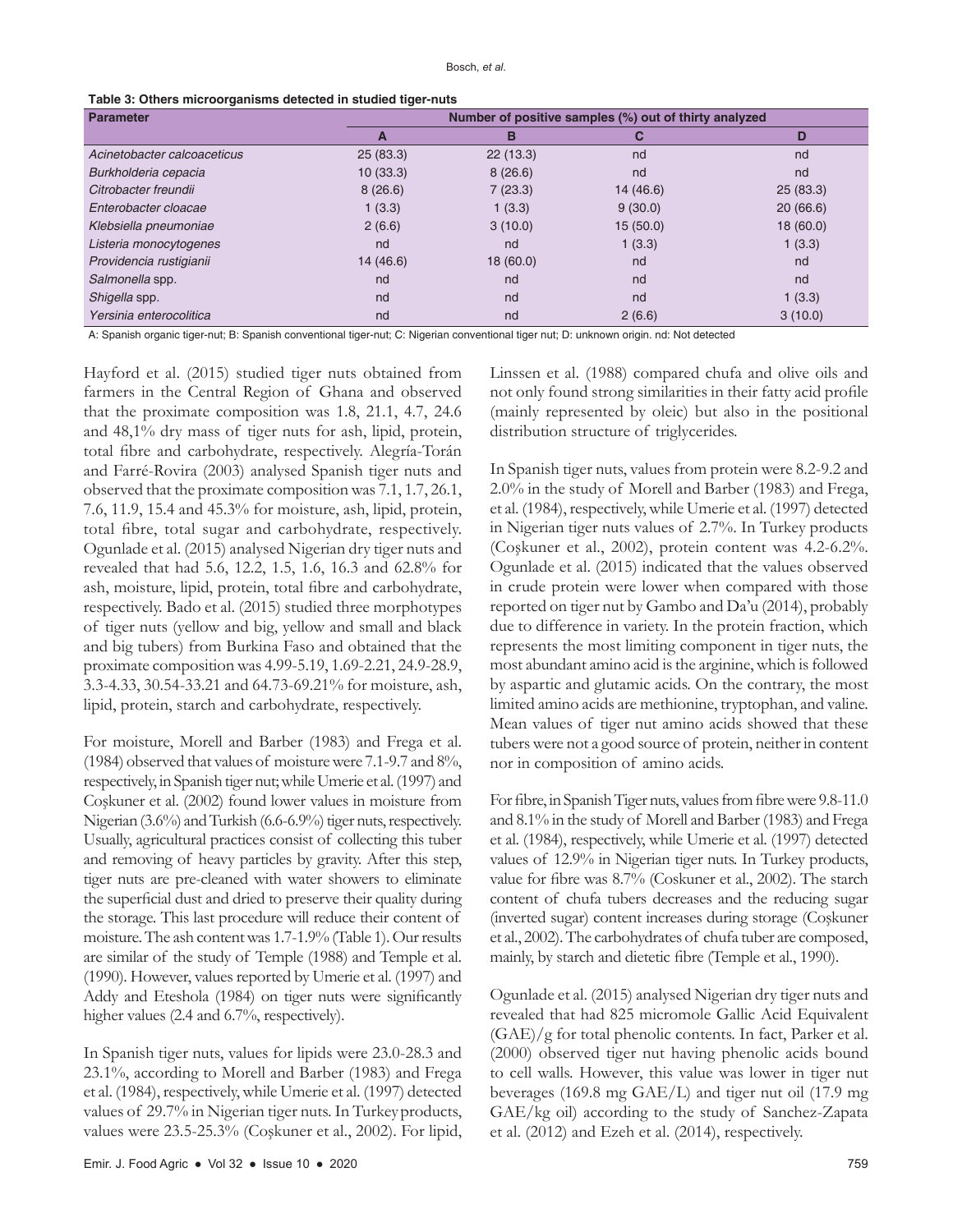Literature is scarce in the microbiological profiles in tiger nuts and their products. Sanchez-Zapata et al. (2012) detected aerobic mesophilic (5.5 log<sub>10</sub> CFU g<sup>-1</sup>), *Enterobacteriaceae*  $(2.5 \text{ log}_{10} \text{CFU g}^{\text{-1}})$  and moulds and yeasts  $(3.2 \text{ log}_{10} \text{CFU})$ g-1) in drained-water from tiger nut beverage process by products before pasteurization. However, these values after pasteurization were reduced (0.9 and 0.8  $log_{10}$  CFU  $g<sup>-1</sup>$ from aerobic mesophilic and *Enterobacteriaceae*, respectively) and moulds and yeast were not detected. Sebastià et al. (2012b) found, in tiger nut beverages, that 67% (16 samples) harboured total plate counts while the rest of samples were free from these microorganisms. *Enterobacteriaceae* were detected in 62% (15 samples). *E. coli* were found in only one sample (4%), yeasts and moulds were detected in 62% (15 samples) each, *Shigella* was found in 21% (five samples); however, all samples were free from *S. aureus*, *Salmonella*, *Y. enterocolitica*, *C. perfringens*, *Vibrio* spp. and *L. monocytogenes*.

## **CONCLUSIONS**

Findings from this study suggest that total phenolic contents and antioxidant properties in Spanish tiger nuts, especially in organic ones, are higher than those in samples from other origin. However, proximate composition is less affected by origin and type of agriculture. On the other hand, values of moulds and yeasts in Spanish samples were lower than in Nigerian conventional and unknown origin tiger nut. The presence in marketplace of unknown origin should be checked to improve traceability and consumer perceptions about the safety of food.

#### **Authors' contributions**

Jose M. Soriano took samples, led the laboratory experiments and contributed to conceptualization, data analysis and writing. Lourdes Bosch, María Auxiliadora Dea-Ayuela and Hortensia Rico contributed in conceptualization, conducted laboratory experiments, assisted in data analysis and drafting the manuscript.

## **REFERENCES**

- Addy, E. O. and E. Eteshola. 1984. Nutritive value of a mixture of tigernut tubers (*Cyperus esculentus* L.) and baobab seeds (*Adansonia digitata* L.). J. Sci. Food Agric. 35: 437-440.
- Adel, A. A., A. M. Awad, H. H. Mohamed and S. Iryna. 2015. Chemical composition, physicochemical properties and fatty acid profile of Tiger Nut (*Cyperus esculentus* L) seed oil as affected by different preparation methods. Int. Food Res. J. 22: 1931-1938.
- Adjei-Duodu, T. 2014. Physical, Chemical and Functional Properties of Tiger Nuts (*Cyperus esculentus*) Selected from Ghana, Cameroon and UK Market (Spain) PhD Thesis, University of Plymouth, United Kingdom. Available from: https://www.pearl. plymouth.ac.uk/bitstream/handle/10026.1/3313/2014Adjeiduodu10013856phd.pdf?sequence=1&isallowed=y. [Last accessed on 2020 Apr 11].
- Alegría-Torán, A. and R. Farré-Rovira. 2003. Horchata y salud: Aspectos nutricionales y dietéticos. In: Fundación Valenciana de Estudios Avanzados. Jornada Chufa y Horchata: Tradición y Salud. Conselleria de Agricultura, Pesca y Alimentación, Valencia, Spain, pp. 55-70.
- AOAC. 1997. Official Methods of Analysis of AOAC International. 16th ed. Association of Official Analytical Chemists, Washington, DC, United States.
- Bado, S., P. Bazongo, G. Son, M. T. Kyaw, B. P. Forster, S. Nielen, A. M. Lykke, A. Ouédraogo, and I. H. Bassolé. 2015. Physicochemical characteristics and composition of three morphotypes of *Cyperus esculentus* tubers and tuber oils. J. Anal. Methods Chem. 2015: 673547.
- Bajgai, Y., P. Kristiansen, N. Hulugalle and M. McHenry. 2015. Comparison of organic and conventional managements on yields, nutrients and weeds in a corn-cabbage rotation. Renew. Agric. Food Syst. 30: 132-142.
- Bosch, L., Alegría, A. and R. Farré. 2005. RP-HPLC Determination of tiger nut and orgeat amino acids contents. Food Sci. Technol. Int.11: 33-40.
- Cardoso, P. C., A. P. B. Tomazini, P. C. Stringheta, S. M. R. Ribeiro and H. M. Pinheiro-Sant'Ana 2011. Vitamin C and carotenoids in organic and conventional fruits grown in Brazil. Food Chem. 126: 411-416.
- Coşkuner, Y., R. Ercan, E. Karababa and A. N. Nazlican. 2002. Physical and chemical properties of chufa (*Cyperus esculentus* L) tubers grown in the Çukurova region of Turkey. J. Sci. Food Agric. 82: 625-631.
- Ezeh, O., M. H. Gordon and K. Niranjan. 2014. Tiger nut oil (*Cyperus esculentus* L.): A review of its composition and physico-chemical properties. Eur. J. Lipid Sci. Tech. 116: 783-794.
- Frega, N., L. S. Conte, G. Lercker and A. Carnacini. 1984. Composizione dei tubercoli di *Cyperus esculentus*. Riv. Sci. Aliment. 13: 211-214.
- Gambo, A. and A. Da'u. 2014. Tiger nut (*Cyperus esculentus*): Composition, products, uses and health benefits-a review. Bayero J. Pure Appl. Sci. 7: 56-61.
- Hallmann, E., J. Lipowski, K. Marszałek and E. Rembiałkowska. 2013. The seasonal variation in bioactive compounds content in juice from organic and non-organic tomatoes. Plant Foods Hum. Nutr. 68: 171-176.
- ISO 10273:2017. 2017. Microbiology of Food Chain-horizontal Methods for the Detection of Pathogenic *Yersinia enterocolitica*. International Organization for Standardization, Geneva, Switzerland.
- ISO 11290-1:1996. 1996. Microbiology of Food and Animal Feeding Stuffs-Horizontal Method for the Detection and Enumeration of *Listeria monocytogenes*- Part 1: Detection Method. International Organization for Standardization, Geneva, Switzerland.
- ISO 15213:2003. 2003. Microbiology of Food and Animal Feeding Stuffs-Horizontal Method for the Enumeration of Sulfite-reducing Bacteria Growing under Anaerobic Conditions. International Organization for Standardization, Geneva, Switzerland.
- ISO 16649-2:2002. 2002. Microbiology of Food and Animal Feeding Stuffs-Horizontal Method for the Enumeration of Beta-glucuronidase-positive *Escherichia coli*. Part 2: Colonycount Technique at 44 Degrees C using 5-bromo-4-chloro-3-indolyl beta-D-Glucuronide. International Organization for Standardization, Geneva, Switzerland.
- ISO 21527-2:2008. 2008. Microbiology of Food and Animal Feeding Stuffs-Horizontal Method for the Enumeration of Yeasts and Moulds-Part 2: Colony Count Technique in Products with Water Activity Less than or Equal to 0, 95. International Organization